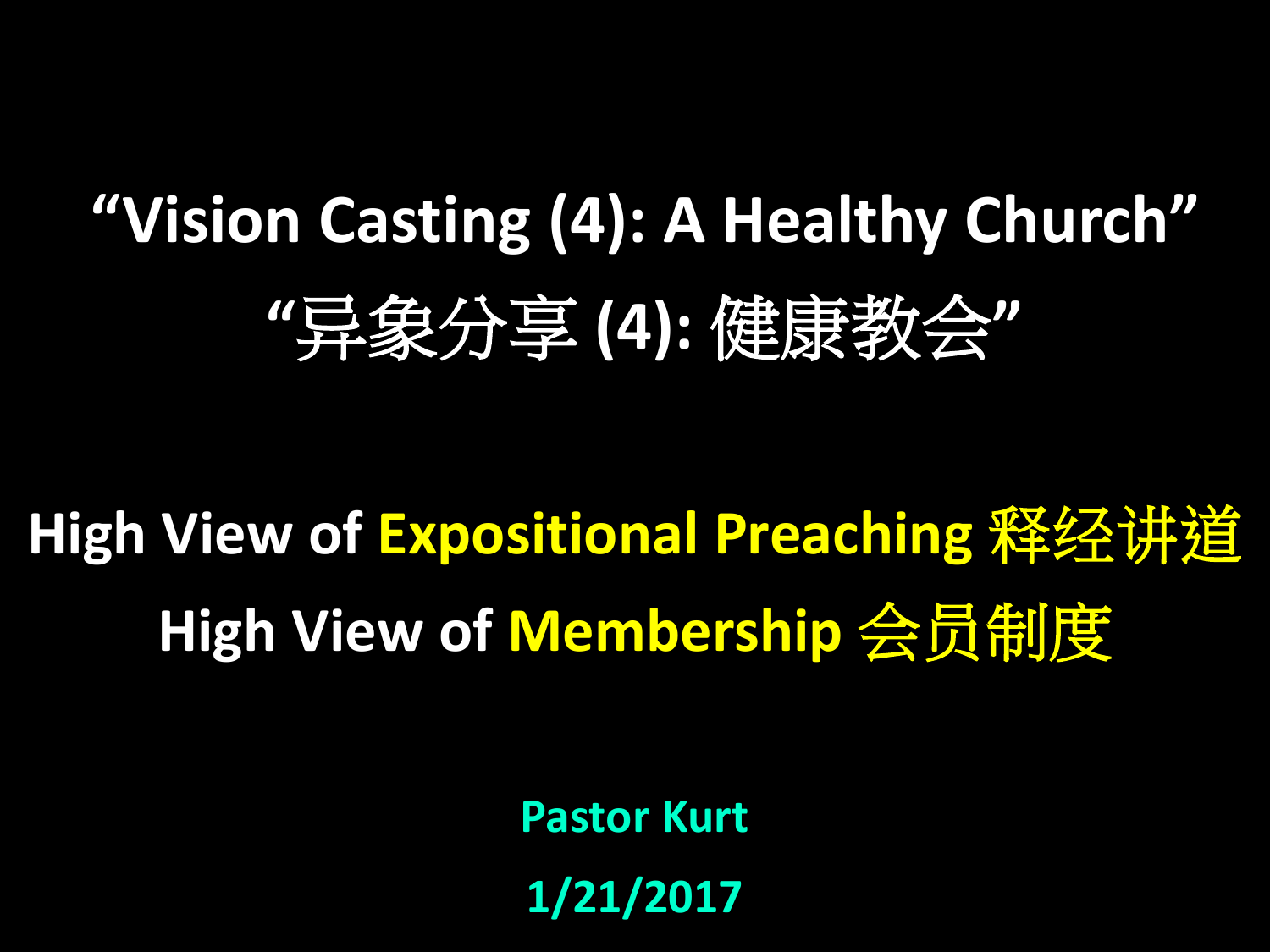## **"Vision Casting: A Healthy Church" "**异象分享**:** 健康教会**"**

**2017-27 Workout Plan for CBCOC-Body**健美操

- **1 Tim 4 train yourself for godliness; for..it is of value in every way, ..the present life & for the life to come**在敬 虔上操练自己**…**凡事都有益处**,**因有今生和来生应许**.**
- **Col 1 Him we proclaim, warning everyone and teaching everyone with all wisdom, that we may present everyone mature in Christ…I toil, struggling with all his energy that he powerfully works within me** 我们传扬 他**,**是用诸般的智慧劝诫各人**,**教导各人**,**要把各人在基 督里完完全全地引到神面前**.**我也为此劳苦**,**照着他在 我里面运用的大能尽心竭力**.**
- **Healthy CBCOC: Be Perfect like FATHER**天父完全 **(Matt5)**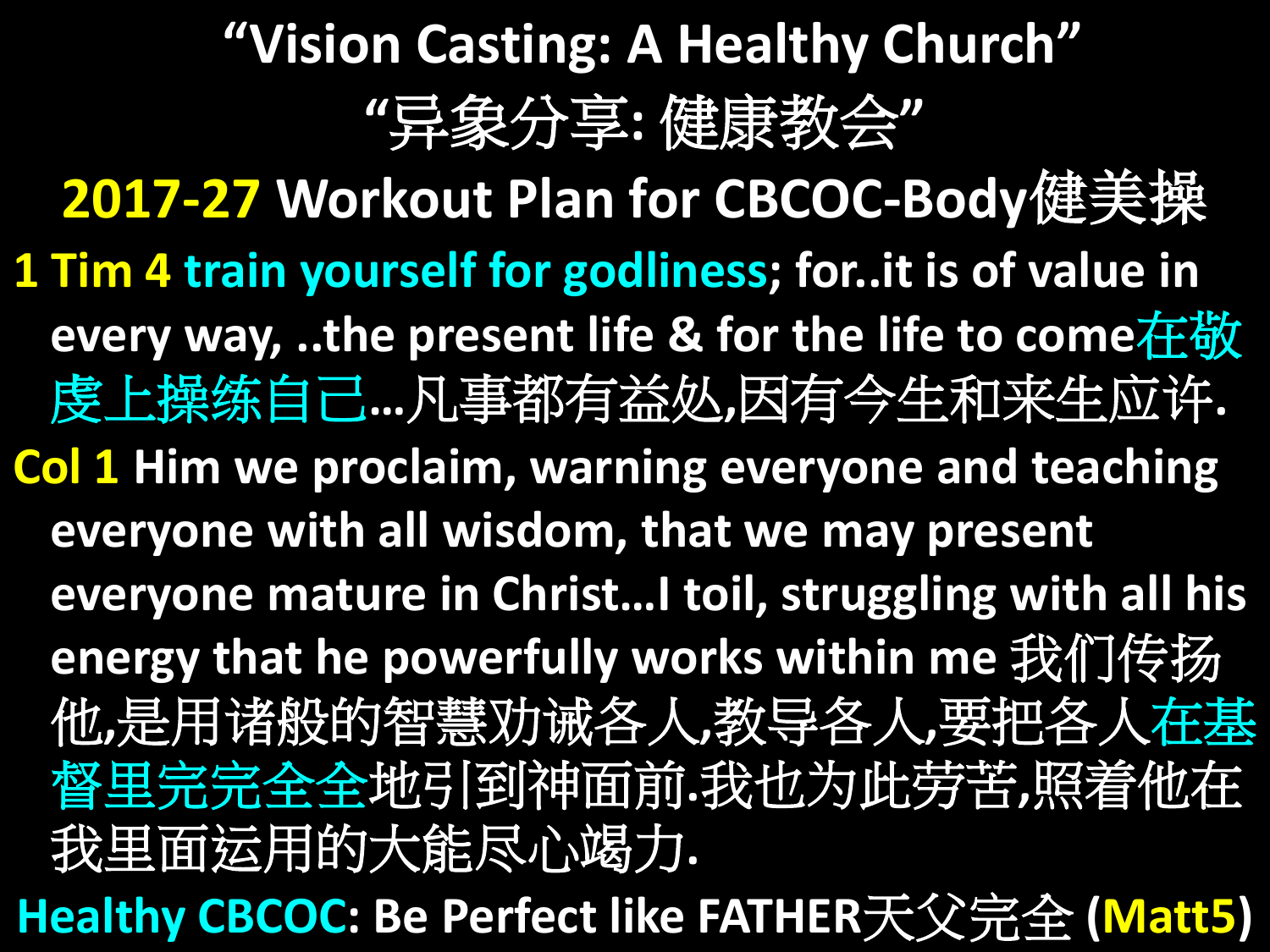**"A Healthy Church: Heavenly vision**天上异象吗**?" 9 Marks of a Healthy Church** 健康教会九标志 **1.**基于圣经的释经讲道 **Expositional Preaching(Mind) 2.**基于圣经的神学教义 **Biblical Theology (Bone) 3.**基于圣经的福音信息 **The Gospel (Heart) 4.**基于圣经的悔改归主 **Conversion (Soul) 5.**基于圣经的福音布道 **Evangelism (Mouth) 6.**基于圣经的会员制度 **Membership (body) 7.**基于圣经的教会纪律 **Church Discipline (blood) 8.**基于圣经的门训成长 **Discipleship & Growth (hand) 9.**基于圣经的教会带领 **Church Leadership (feet) 2027: "I was not disobedient to the heavenly vision" "**我故此没有违背那从天上来的异象**." (Acts**使 **26)**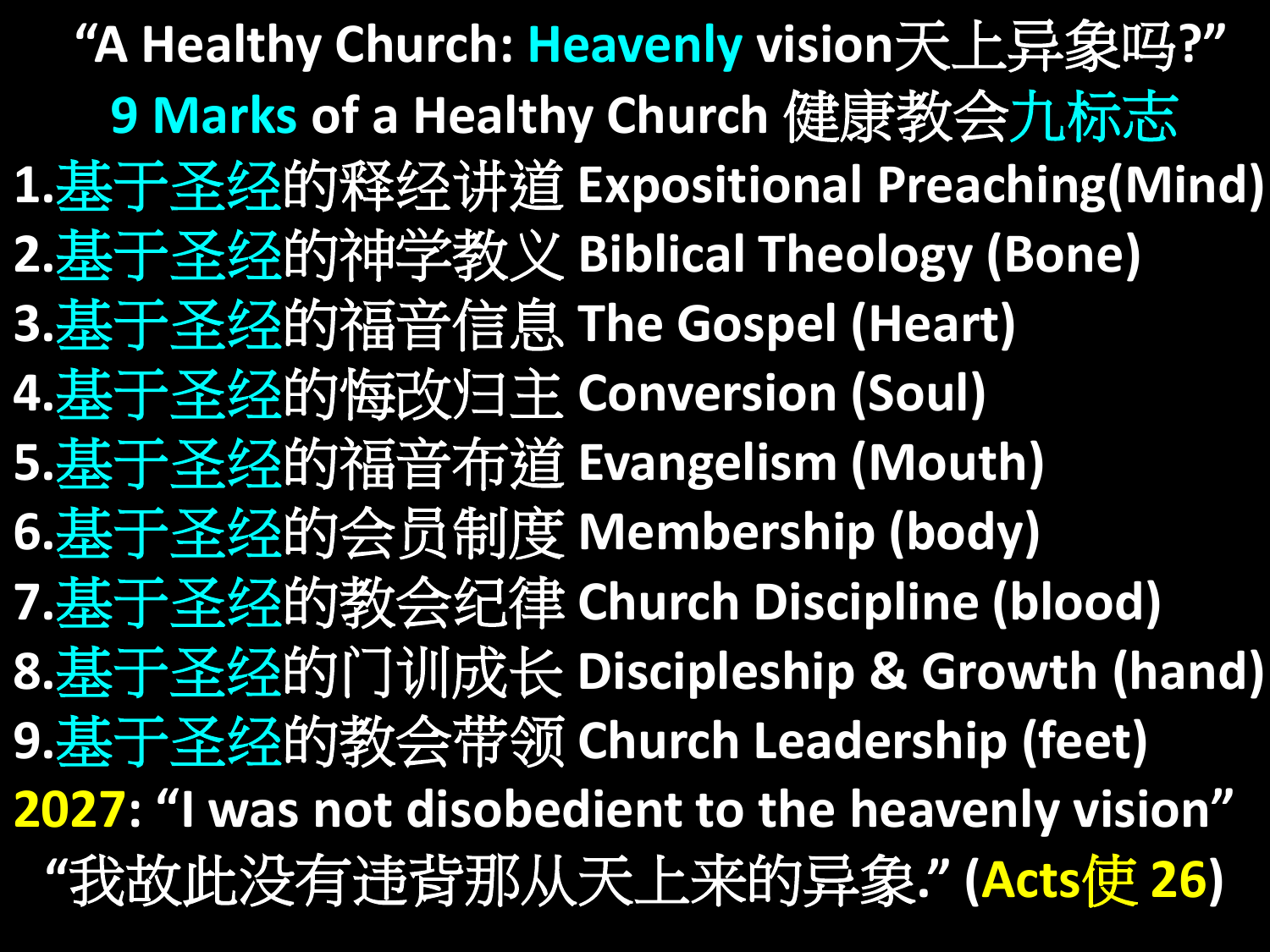**9 Marks of a Healthy Church** 健康教会九标志 **1.**基于圣经的释经讲道 **Expositional Preaching(Mind) 2.**基于圣经的神学教义 **Biblical Theology (Bone) 3.**基于圣经的福音信息 **The Gospel (Heart) 4.**基于圣经的悔改归主 **Conversion (Soul) 5.**基于圣经的福音布道 **Evangelism (Mouth) 6.**基于圣经的会员制度 **Membership (body) 7.**基于圣经的教会纪律 **Church Discipline (blood) 8.**基于圣经的门训成长 **Discipleship & Growth (hand) 9.**基于圣经的教会带领 **Church Leadership (feet) High View of Expositional Preaching** 释经讲道**: God's Word is foundational** 神的话语是根基 **High View of Membership**会员制度**: Church Life's structure** 教会生活的结构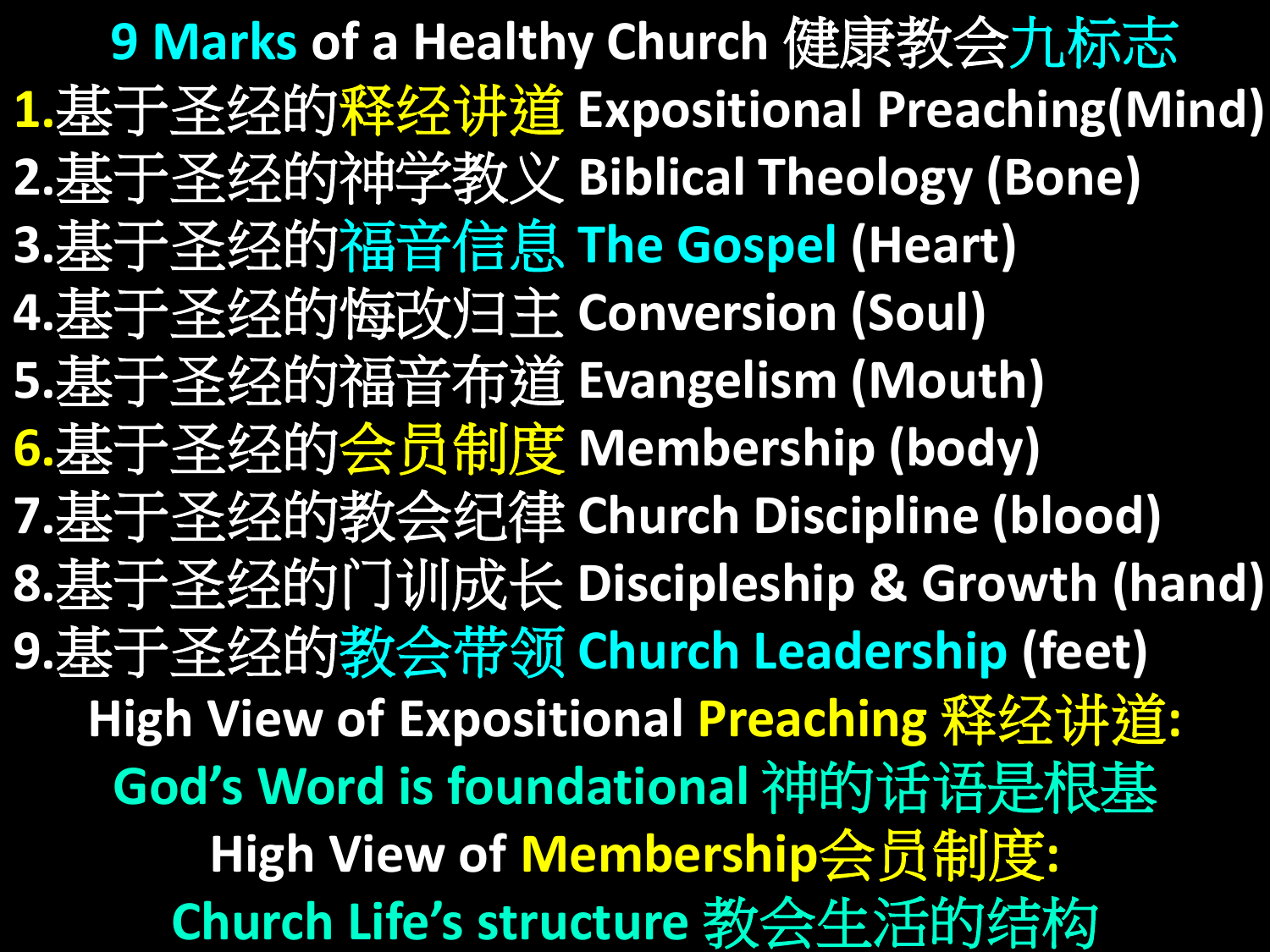**The preaching of the message** 所傳信息 **(5 marks**標志**)**

- **Expositional Preaching** 解經講道
- **Biblical Theology** 聖經神學
- **The Gospel** 福音
- **Conversion** 重生
- **Evangelism** 傳福音

**The leading of disciples** 門徒的帶領 **(4 marks** 標志**)**

- **Church Membership** 教會的會員制度
- **Church Discipline** 教會的紀律
- **Discipleship & Growth** 門徒的訓練與成長
- **Church Leadership** 教會的領袖

● For the glory of God in the church (Eph 弗 3:20-21) 神的榮耀在教會中張顯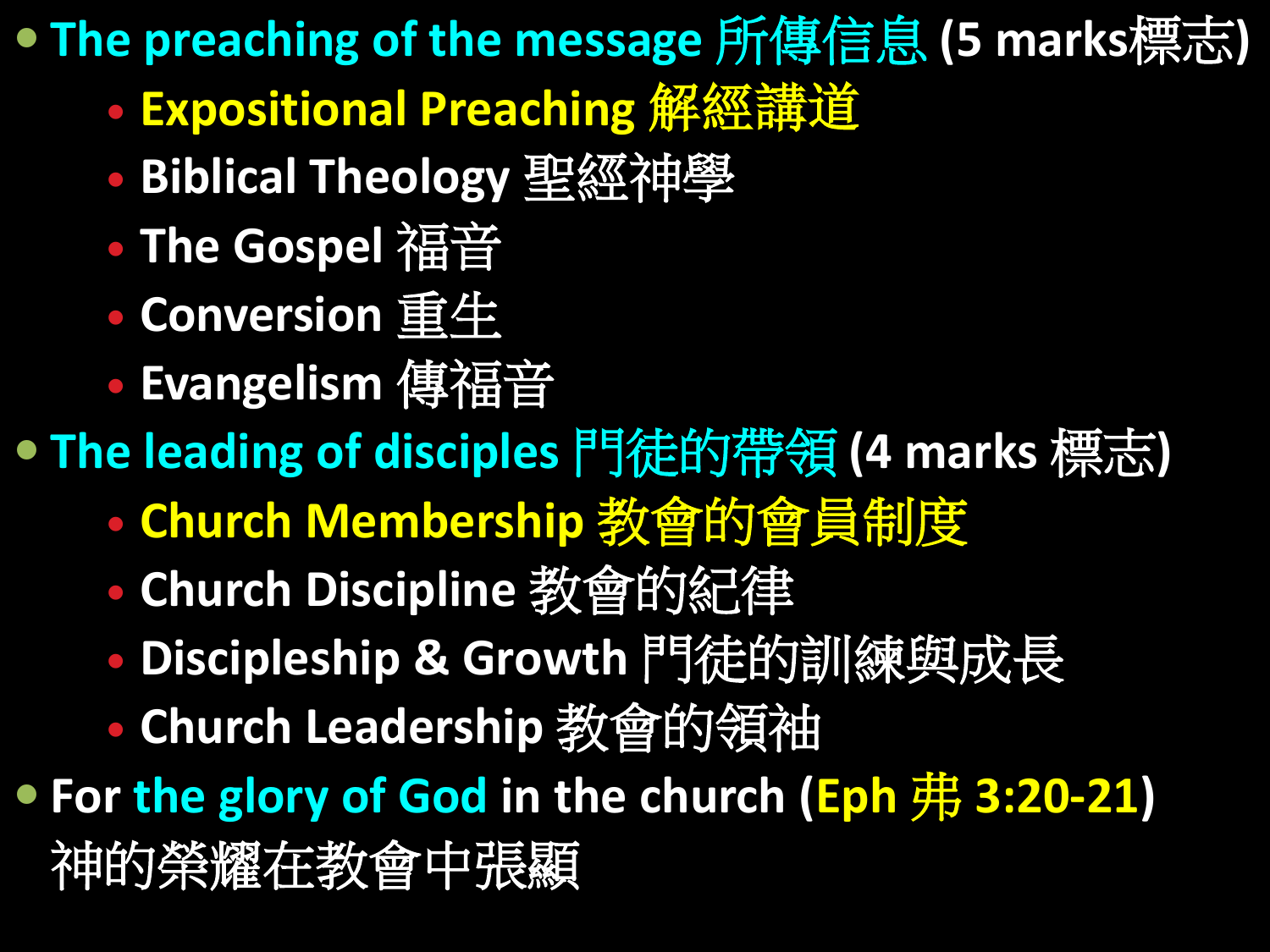- **The most important mark** 最重要的標志
- **The main role of any pastor/preacher** 牧師的主要角色
- **The most important aspect of the church life:**
	- 教會生活的主軸

**God acts by His Spirit through His Word**

神的靈透過神的話工作

**Expositional preaching ALLETTING Topical preaching** 

解經講道

- **Subject: a particular text of the Bible as the subject**
	- 主題**:** 聖經的一段經文
- **Sermon point from the point of the text**

信息要點就是經文要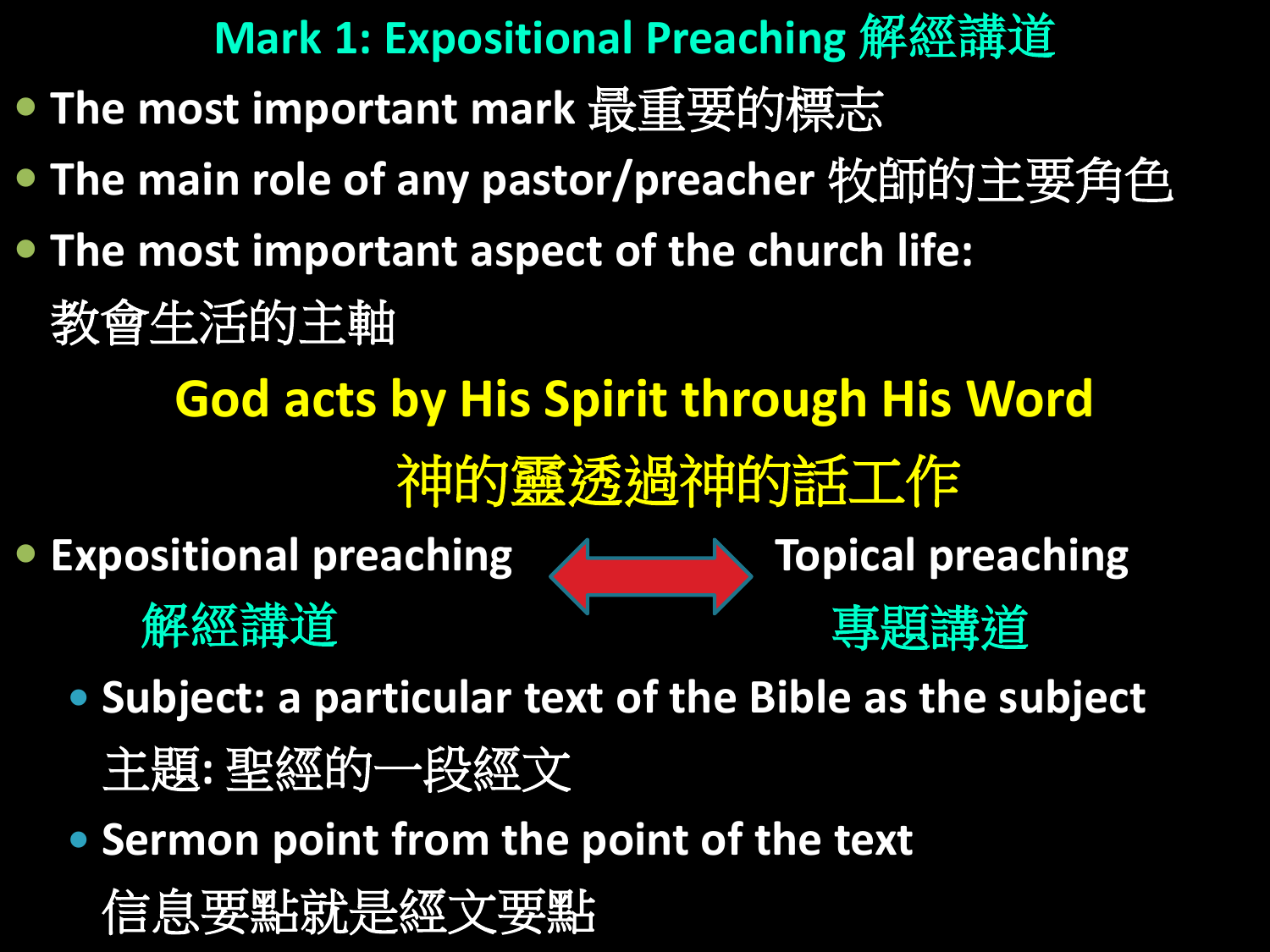**Expositional preaching ALLET Topical preaching** 

解經講道

- **Subject: a particular text of the Bible as the subject** 
	- 主題**:** 聖經的一段經文
- **Sermon point from the point of the text** 信息要點就是經文要點
- **Preaching in service to the Word** 講道是服事神的話
- **Commitment to hear God's Word** 委身於聆聽神的話
- **Commitment to submit ourselves to God' Word**

委身於順服神的話

 **Both the preacher and the congregation are gradually shaped by God's Word.** 講者與聽者都被神的話朔造**.**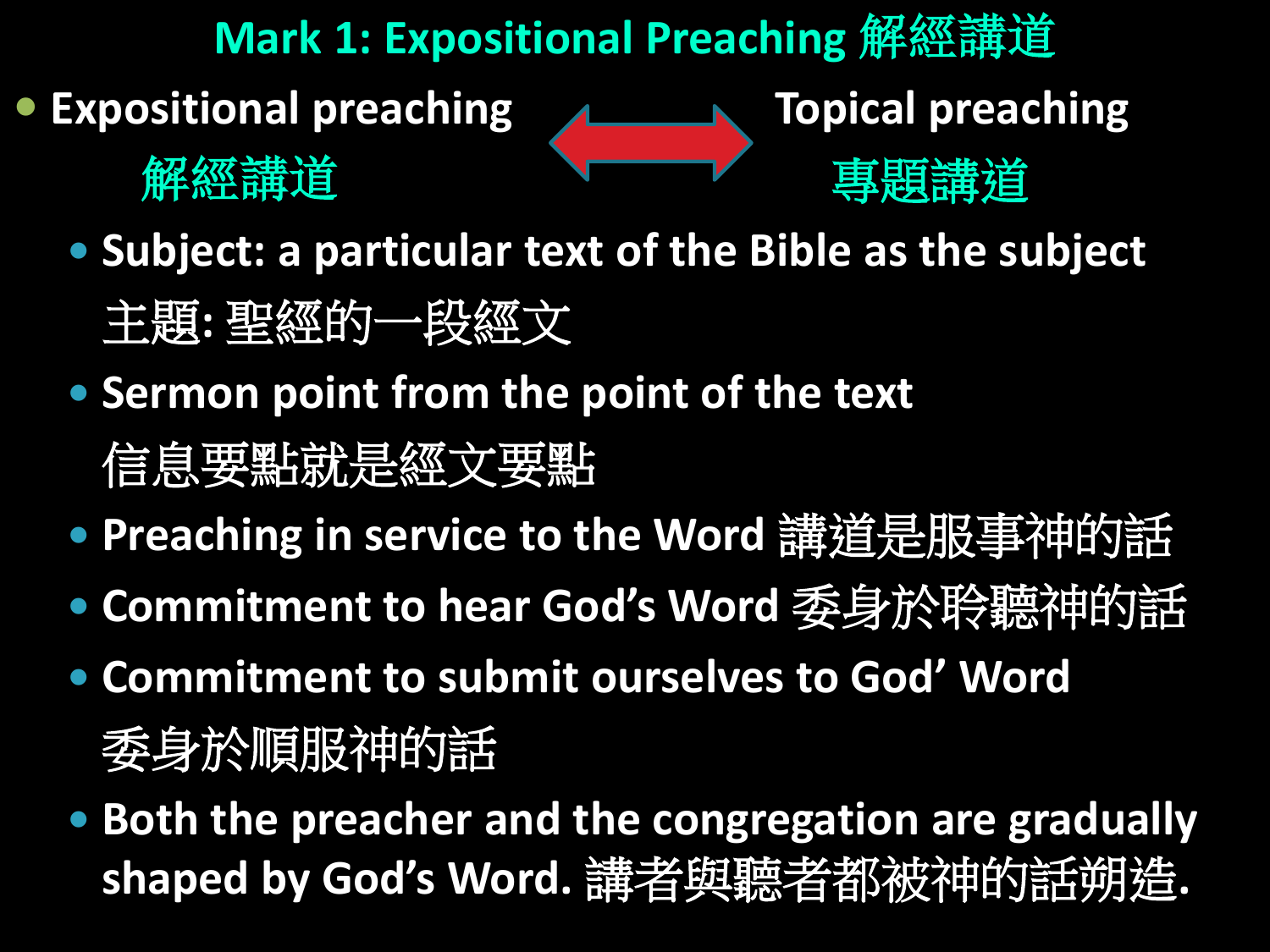- **The Word at the center of church life, directing us** 神的話是教會生活的中心,引導教會
- **The Bible created the church or the church created the Bible?** 聖經產生教會**,** 或是**,** 教會產生聖經?
- **God's Word has always created His People; God's people have never created God's Word (cf. Gen 創 1; Gen 創 12; Eze** 結 **37; John** 約 **1).** 總是神的話創造神的百姓;神的百 姓從不創造神的話**.**

**The absolute centrality of the Word in church life:** 教會生活的絕對中心**﹕**神的話

● The role of God's Word in bringing life帶來生命的角色

**The role of God's Word in sanctifying** 聖化教會的角色

**The role of the preacher of God's Word** 傳道人的角色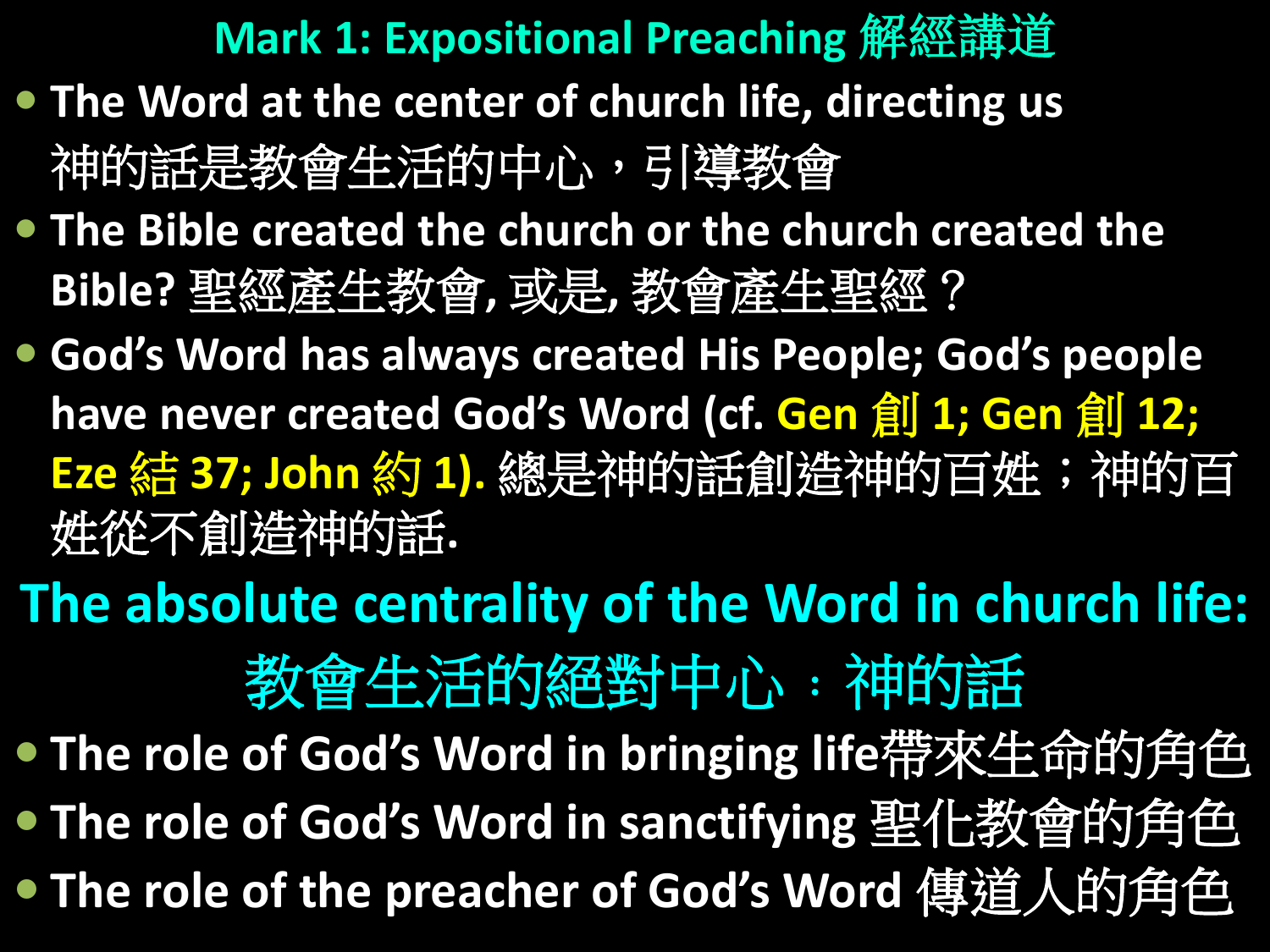**The absolute centrality of the Word in church life**

教會生活的絕對中心**﹕**神的話

**The role of God's Word in bringing life** 帶來生命的角色

**Gen** 創 **1 – Creation by God's Word** 創造

- **Gen** 創 **3 – Fall by rejecting God's Word** 墮落
- **Gen** 創 **12 – Abraham's call by God's Word** 亞伯拉罕
- **Ex** 出 **3 – Moses' call by God's Word** 摩西
- **Ex** 出 **20 –Israel's existence by God's Law**以色列的開始
- **Eze** 結 **37 – Israel's recreation by God's Word**

以色列的再造

**John** 約 **1 –God's new creation by the incarnated Word**

### 神的新創造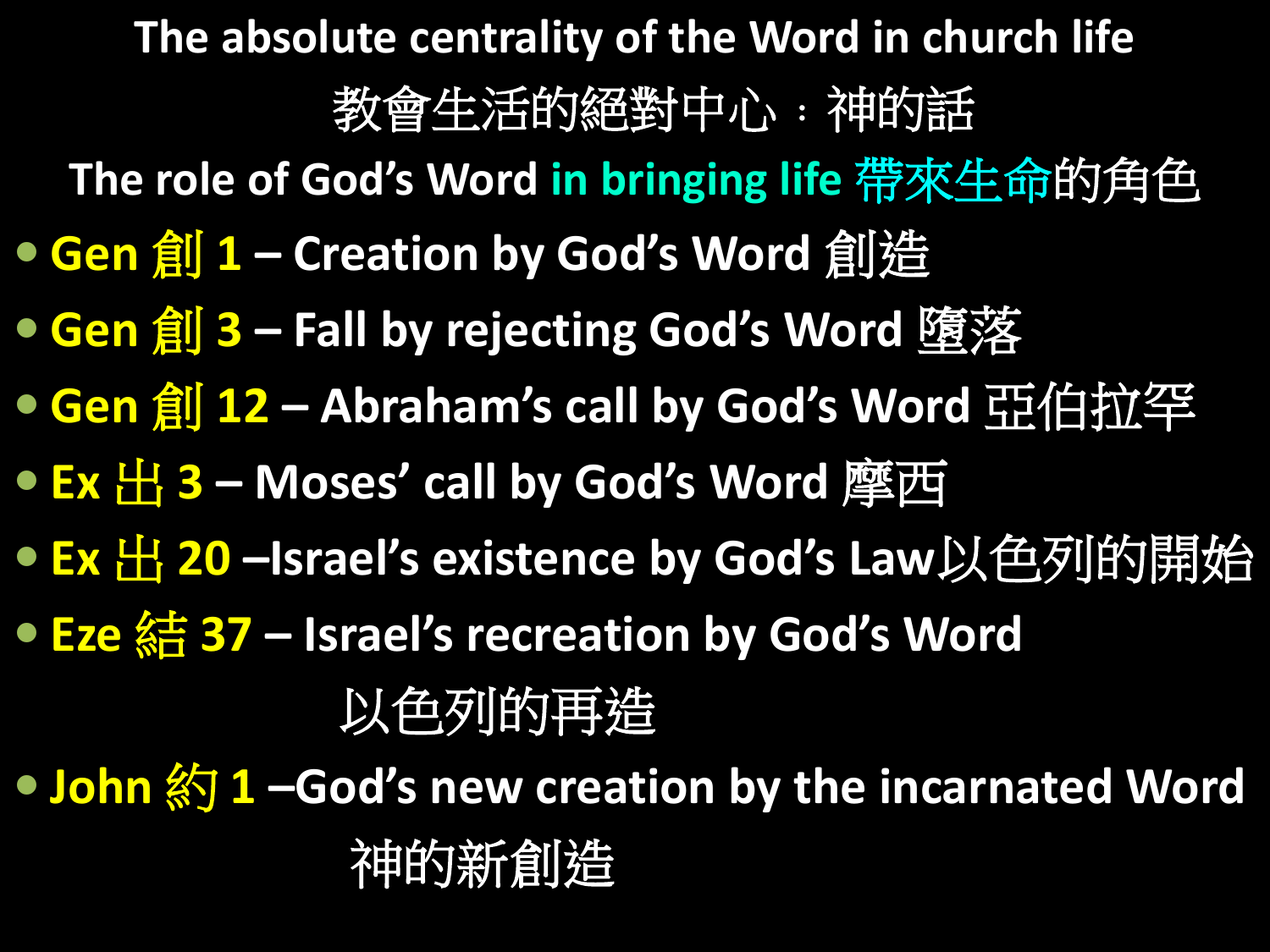**The absolute centrality of the Word in church life** 教會生活的絕對中心**﹕**神的話

**The role of God's Word in bringing life** 帶來生命的角色

- **Words are important for our relationships (puppy)** 話語改變關系**.**
- **True knowledge of God** 真正認識神**:**
	- **from God's Word or from our speculations** 根據神的話或人的猜測
- **Faith is central; so the Word is central because God's Holy Spirit creates His people by His Word (Rom** 羅 **10:17)** 信心, 精的話, 與神的靈 -- "Consequently, faith comes **from hearing the message, and the message is heard through the word about Christ** 可 见 信 道 是 从 听 道 来 的**,** 听 道 是 从 基 督 的 话 来 的**."**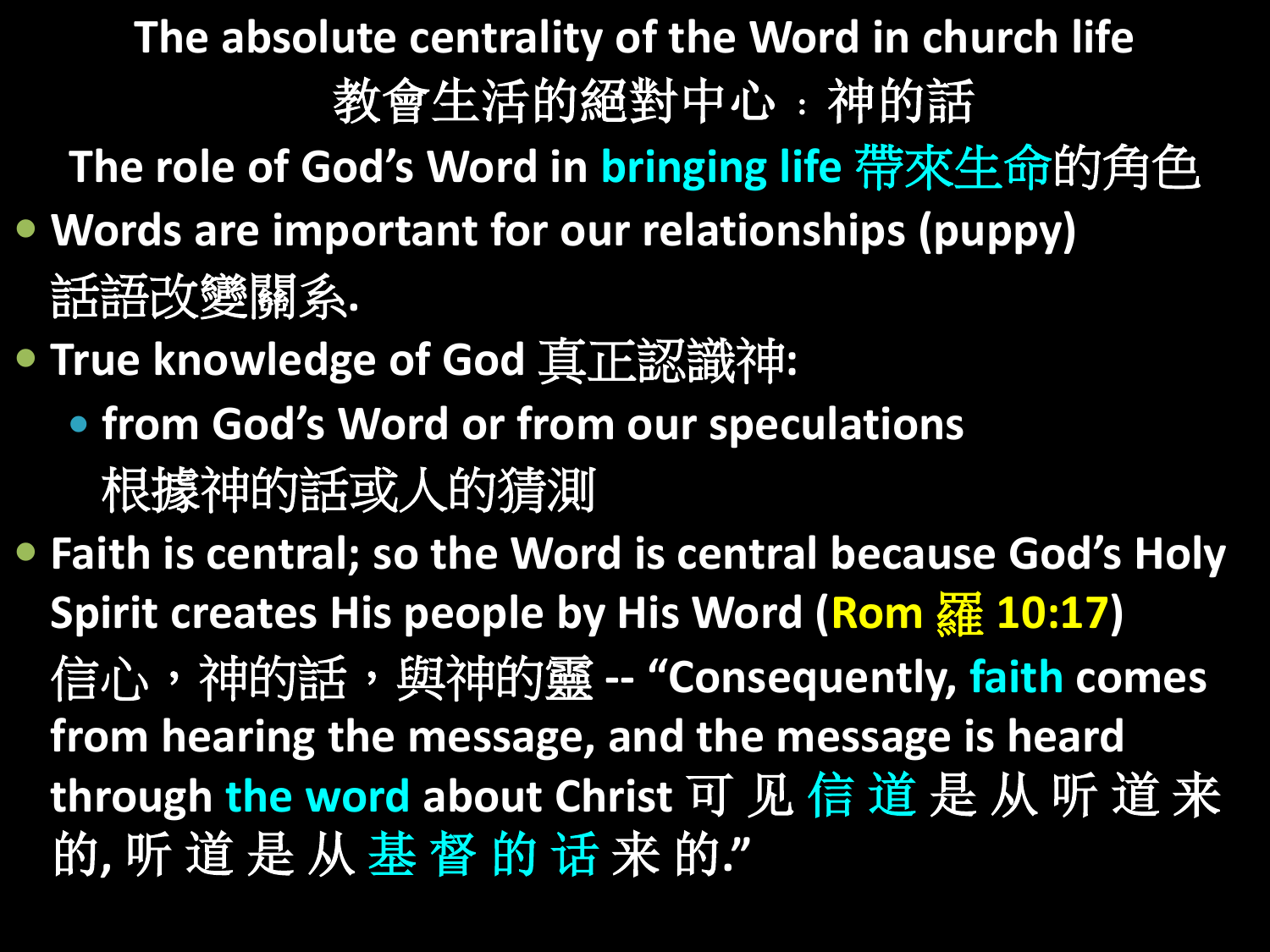**The absolute centrality of the Word in church life** 教會生活的絕對中心**﹕**神的話 **The role of God's Word in bringing life** 帶來生命的角色 **The church of God can only be created around the Word of God.** 神的教會是藉著神的話而產生**! Luther's comment on Reformation:** 路德對宗教改革運動的反思**:**

**"I simply taught, preached, wrote God's Word: otherwise I did nothing. . . . The Word did it all."**

**"**我只是教導,傳講,書寫神的話。其他我都 沒作。是神的話成就一切!**"**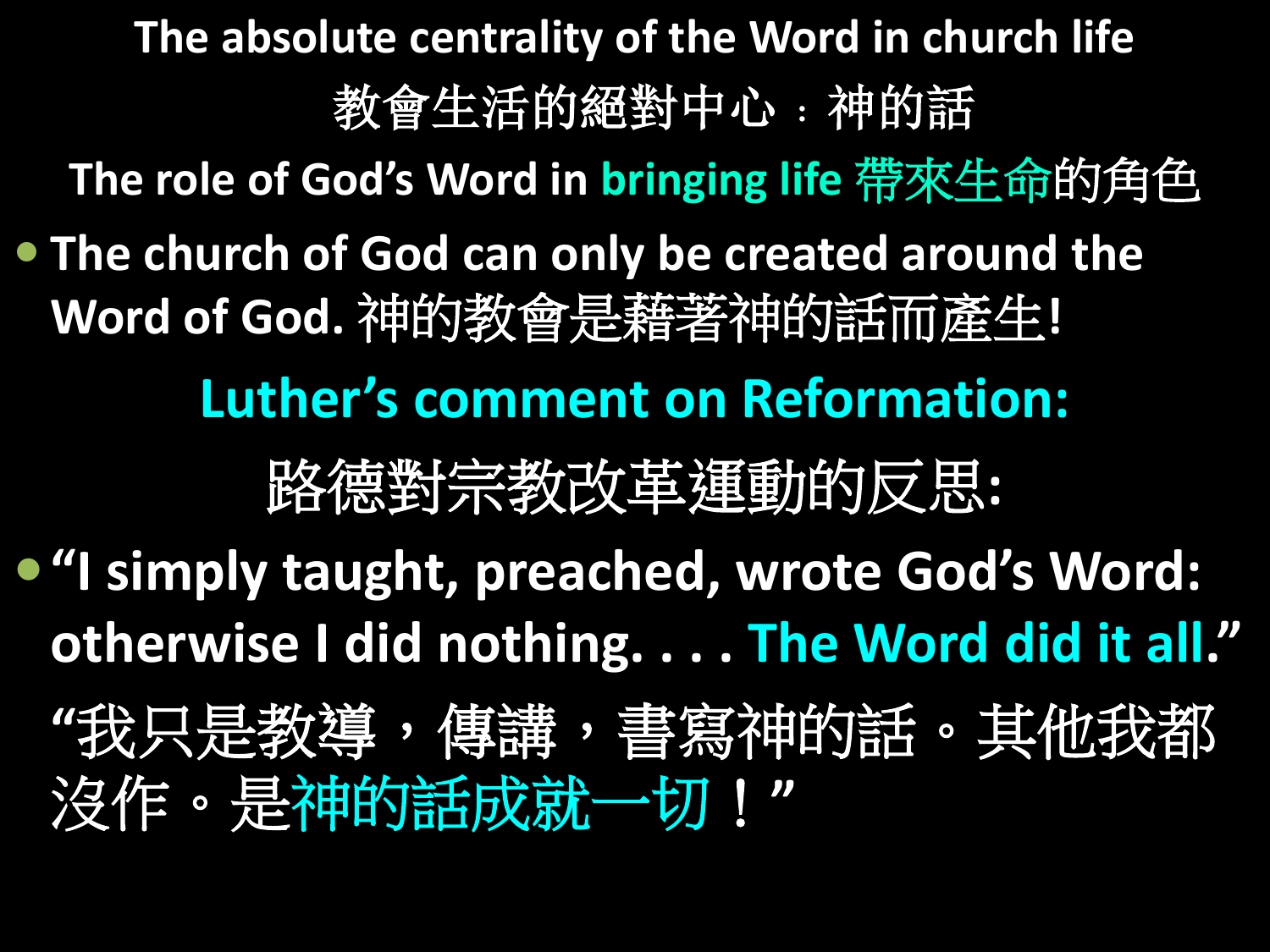- **The absolute centrality of the Word in church life** 教會生活的絕對中心**﹕**神的話 **The role of God's Word in bringing life** 帶來生命的角色 **The role of God's Word in sanctifying** 聖化教會的角色
- **God's Word creates faith in us** 創造信心

**God's Word makes us grow** 長大成熟

- **Matt** 太 **4:4 – Man lives by God's Word** 生存
- **Ps** 詩 **119:105 – We walk by God Word** 行事為人
- **John** 約 **17:17 – We are sanctified by God's Word**  成聖
- **Eph 弗 5:25-26 We are cleansed by God's Word** 潔淨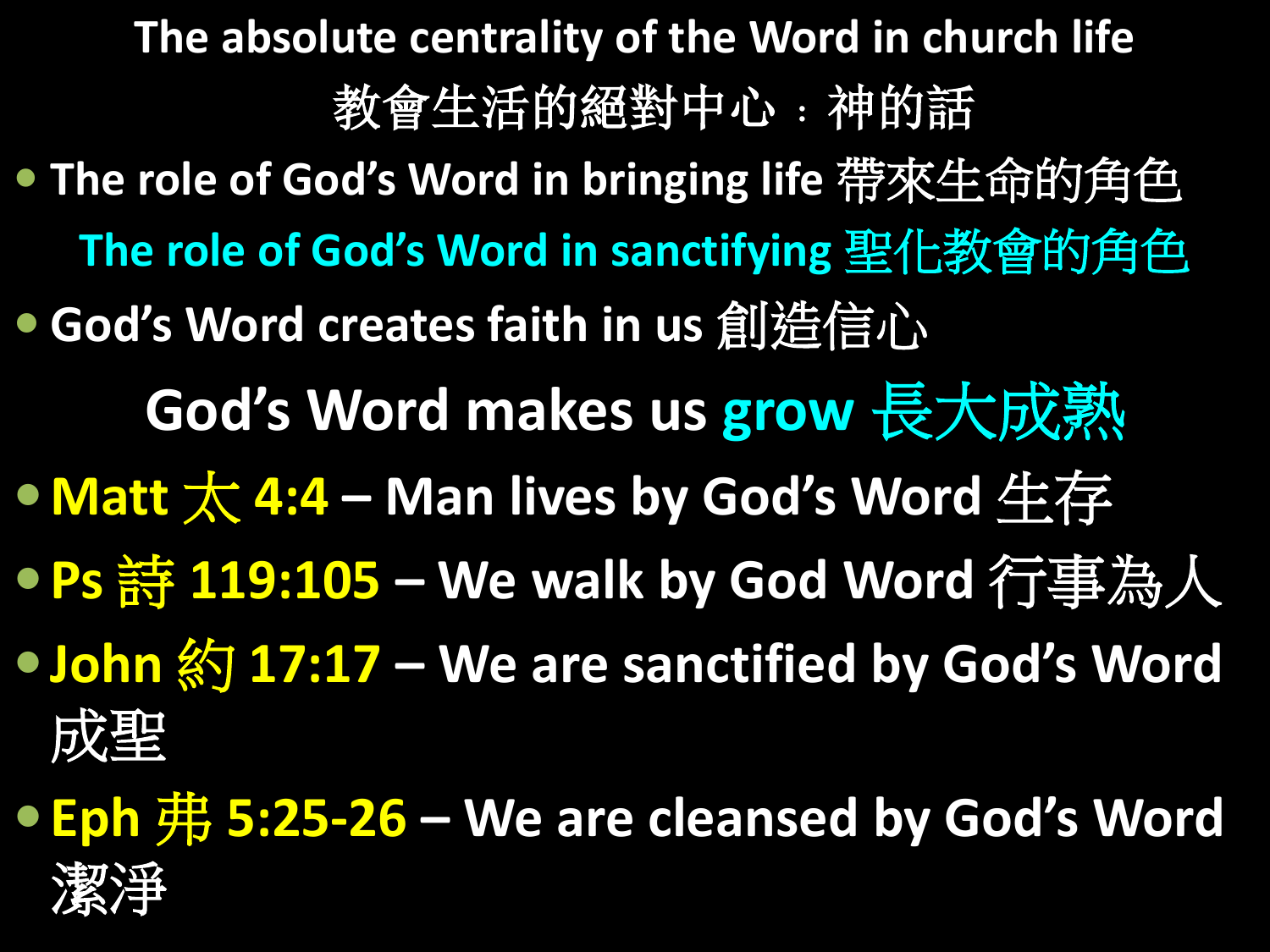**The role of God's Word in bringing life** 帶來生命的角色 **The role of God's Word in sanctifying** 聖化教會的角色

### **Catholic church: "Always the same"**

天主教**: "**教會永久不變**"**

- **Reformed churches: "The church reformed, always being reformed according to the Word of God"** 改革宗教會**: "**被神的話改革,不斷改革的教會**"**
- **A healthy church is a church hears the Word of God and continue to hear the Word of God.** 一個健康的教會就是 聽神的話,不斷聽神的話的教會**!**
- **God's agenda or our own agenda?** 神的打算還是人的打算
- **Becoming like God through His Word: washing over us, refreshing us , reshaping us.** 藉著神的話成為像神的人**:** 被 潔淨**,** 被更新**,** 被朔造**!**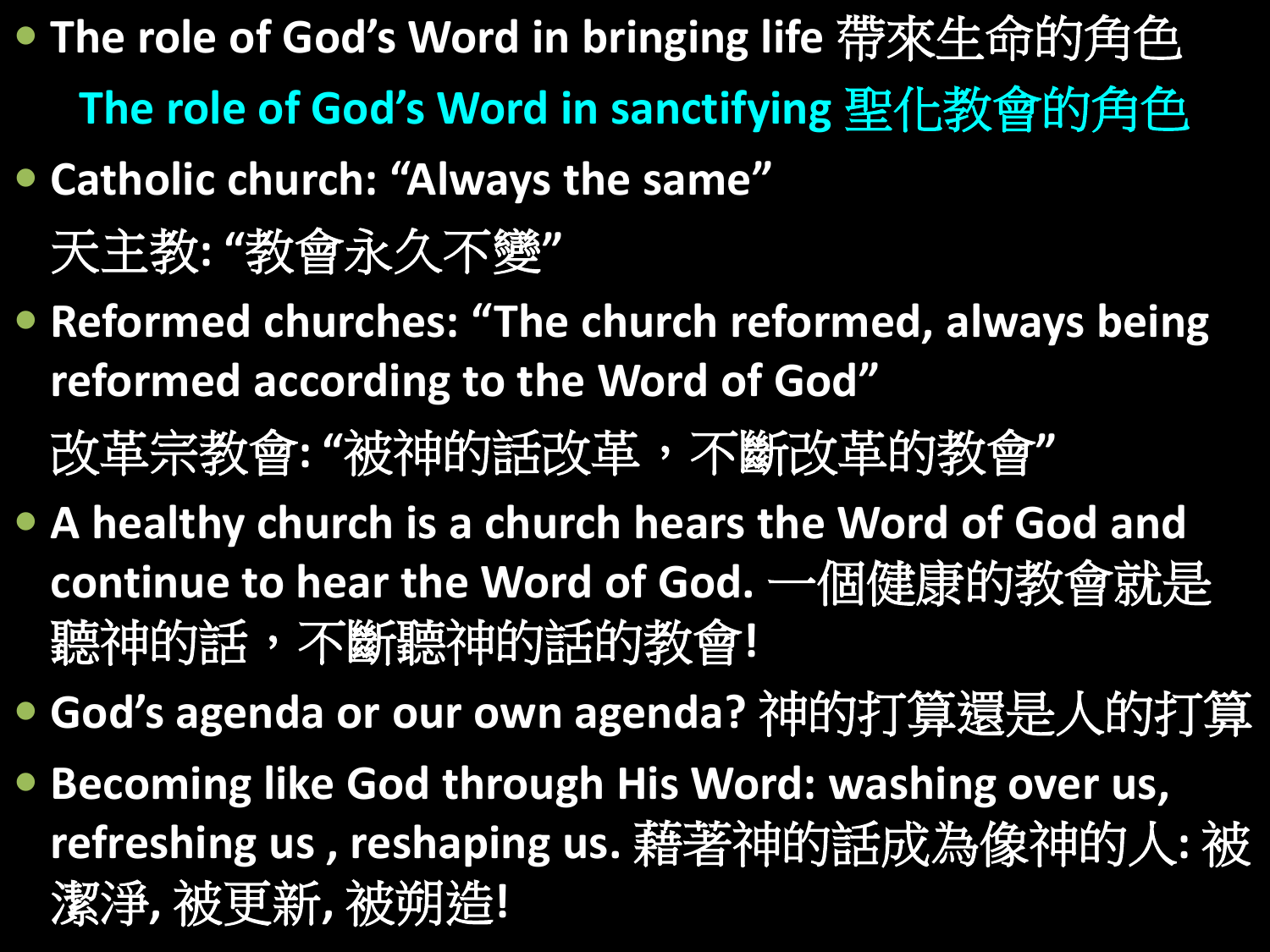- **The role of God's Word in bringing life** 帶來生命的角色
- **The role of God's Word in sanctifying** 聖化教會的角色 **The role of the preacher of God's Word** 傳道人的角色 **His message** 他的信息**:**
- **Not called to preach what is popular** 非流行性
- **Not called to preach merely moral exhortations, historical lessons or social commentaries.**
	- 非道德性**,** 非歷史性**,** 非社會性
- **Call to preach the Word of God to the church of God and to everyone in His creation.**
	- 蒙召去對神的教會與普天下萬國萬民傳講神的話**!**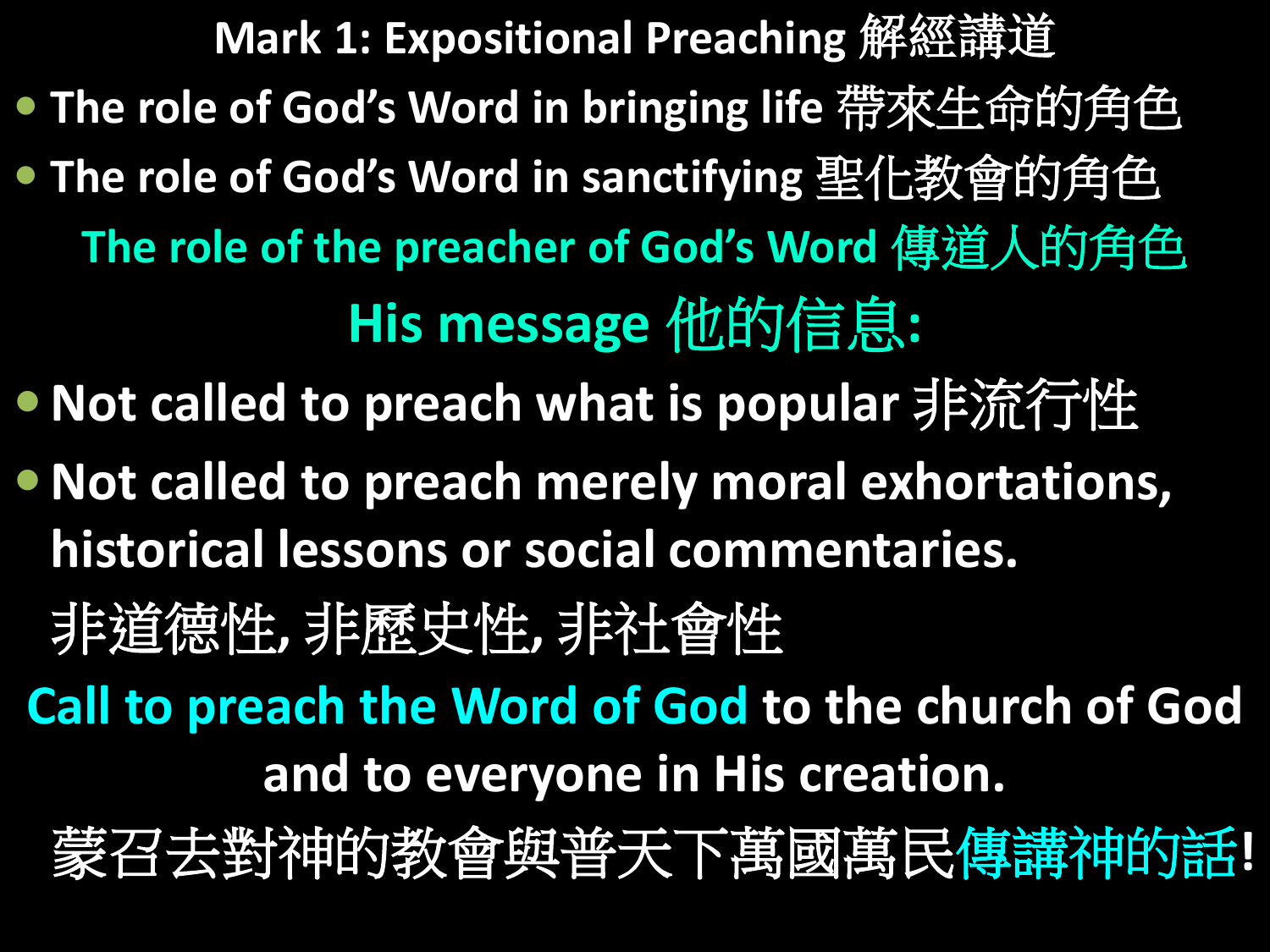**Mark 1: Expositional Preaching** 解經講道 **The role of God's Word in bringing life** 帶來生命的角色 **The role of God's Word in sanctifying** 聖化教會的角色 **The role of the preacher of God's Word** 傳道人的角色 **His priority** 他的首要 **(2 Tim** 提後 **4:2): Not committee, not survey, not visiting, not reading – but preach the Word** 非開會**,** 非探訪**,** 非讀書 **---** 乃是傳道**! Acts** 使 **6:4 – the Apostles' priority** 使徒們的首要 **Phil** 腓 **2:16 – "The word of life** 生命之道**"**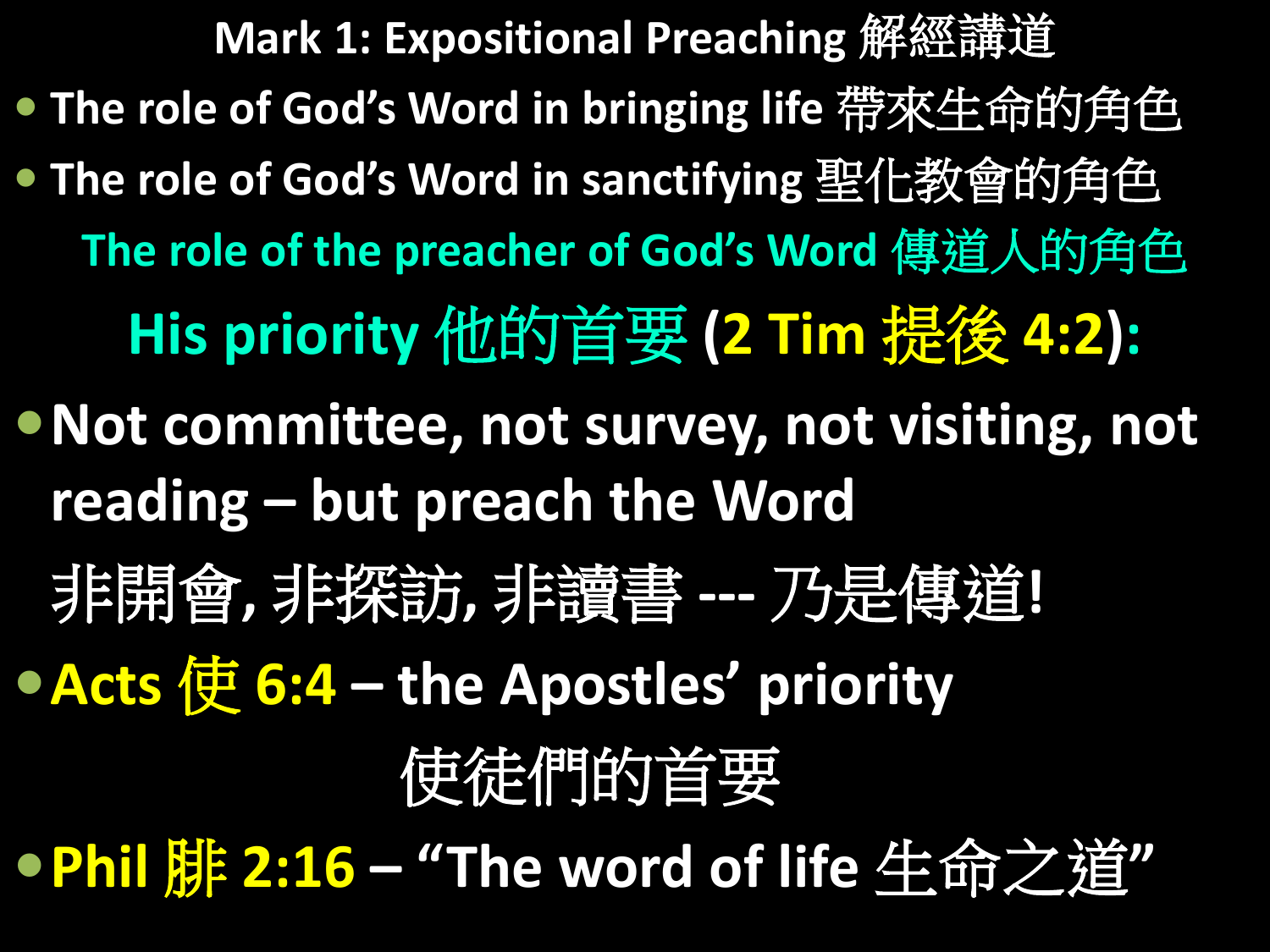- **The role of God's Word in bringing life** 帶來生命的角色
- **The role of God's Word in sanctifying** 聖化教會的角色
- **The role of the preacher of God's Word** 傳道人的角色 **Preaching format: out of date** 講道的形式已落伍**?**
- **All gather together and listen to one who is standing in the place of God, giving His Word to us as we contribute nothing to it other than hearing and heeding it.** 一個人站在神的地位**,** 將神的話賜給我們**.** 而我們只是聽**,**  與受**,** 與行**,** 其他一無貢獻**!**
- **A certain content, a form – know where the truth is coming from.** 講章的內容與格式知道真理的出處是聖經**.**

**It is the Word of God we need as a church of God.**

神的教會最需要的不外乎就是神的話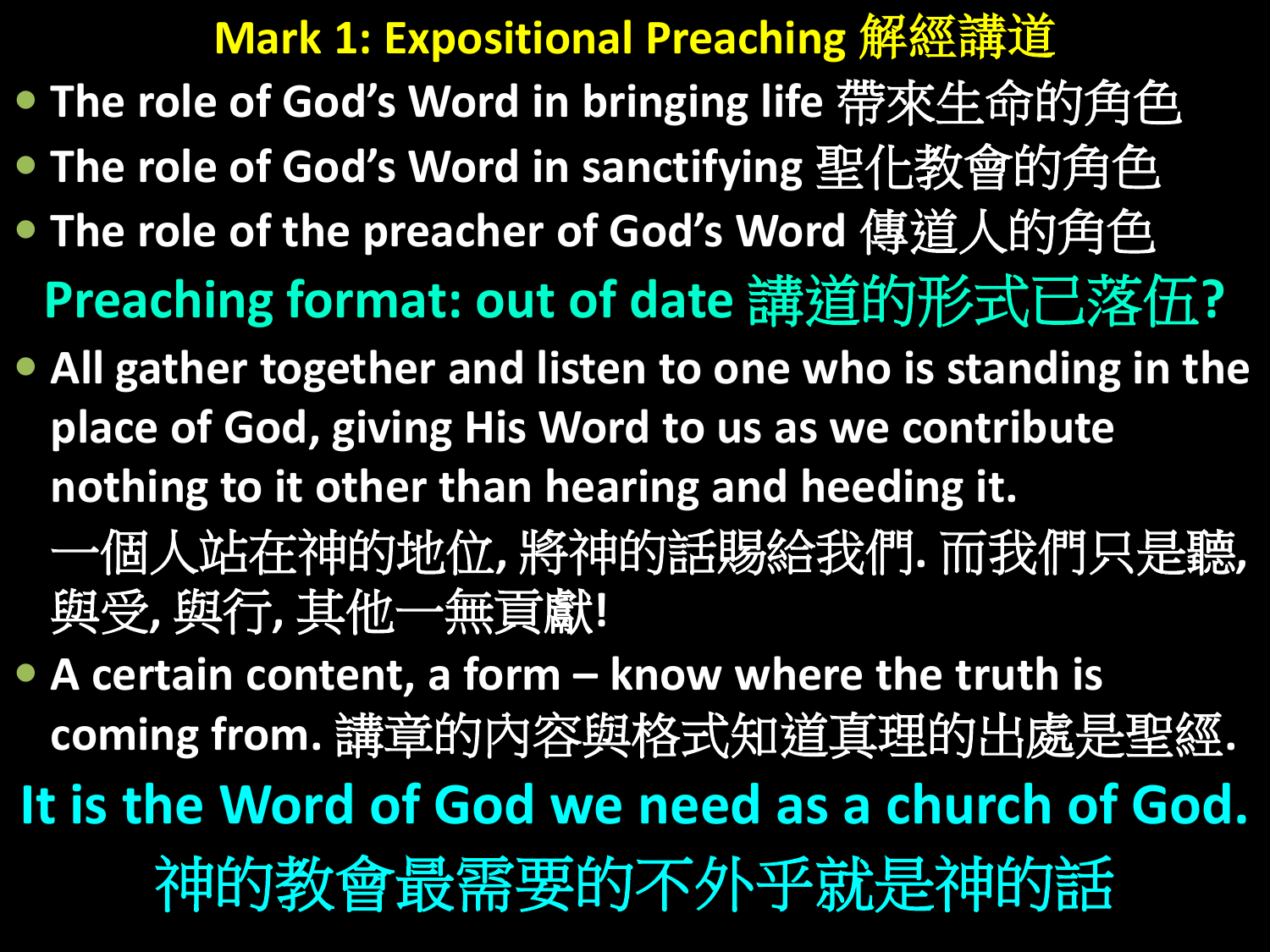## High View of Expositional Preaching 解經講道 **Responses:**

- **Pray for your preachers**
- **Prepare yourself for Sunday Worship**
- **Don't Be Late!**
- **Pray for Word-Centered Churches**
- Luke  $\frac{1}{2}$  **10:39** "She had a sister called Mary,
- **who sat at the Lord's feet listening to what he** 
	- **said.** 他有一個妹子**,** 名叫馬利亞**,** 在耶穌腳 前坐著聽他的道**."**

**"Only One Thing Is Needed**不可少只有一件**"** Listening to God's Word **聽神的話/道**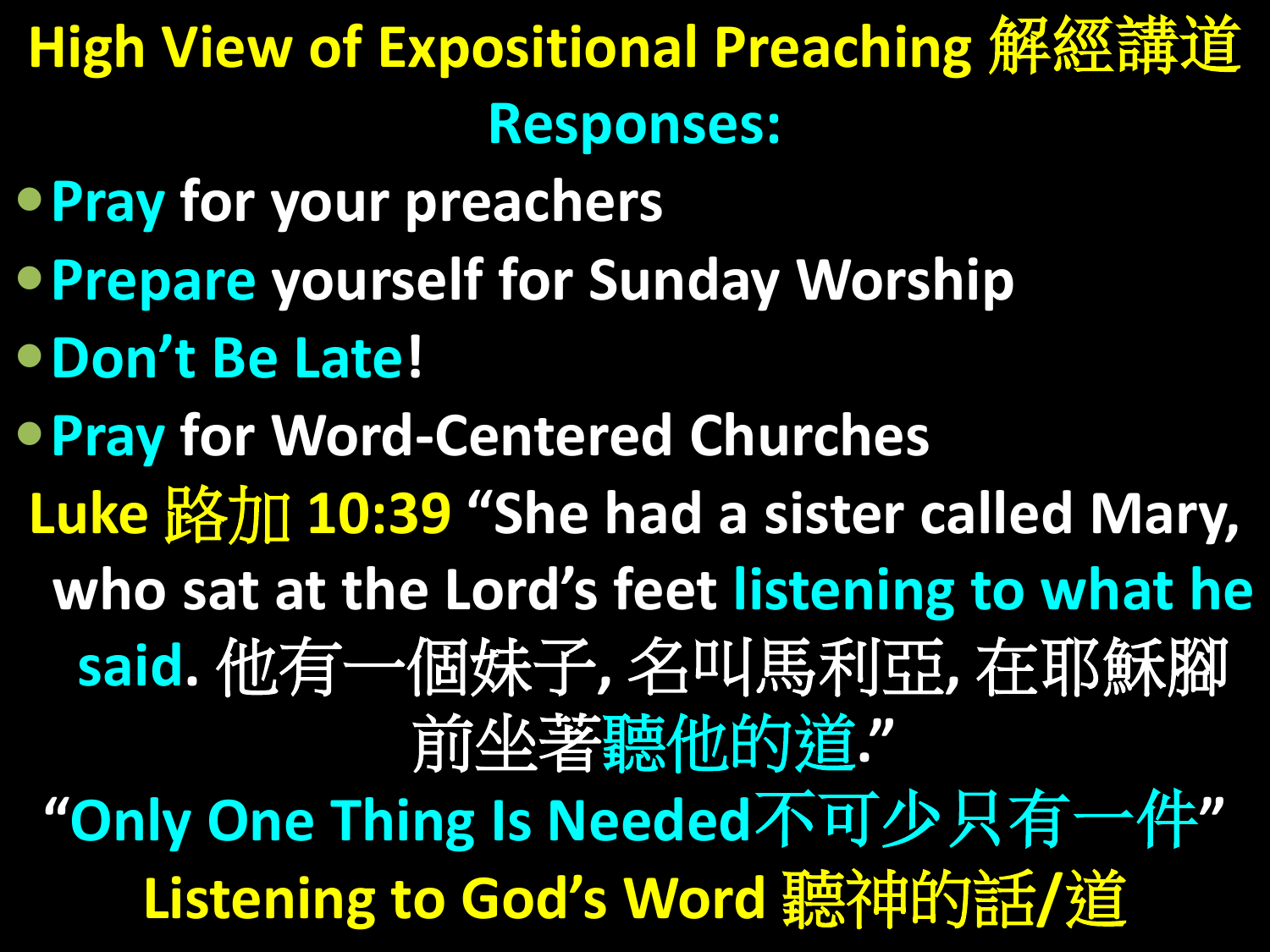**High View of Church Membership** 教會的會員制 **What Is a Church** 教会是什么**?**

- **It is local** 地方性
- **A collection of Christians** 基督徒群体
- **Committed to Christ** 委身于基督
- **Committed to each other** 彼此委身
- **The Body of Christ** 基督的身体
- **Why Join a Church** 为何要加入教会**?**
	- **To Assure Our Salvation** 稳固救恩
	- **To Evangelize the World** 一同传福音
	- **To Expose False Gospels** 分辨假福音
	- **To edify the Church** 建造教会
	- **To Glorify God** 荣耀上帝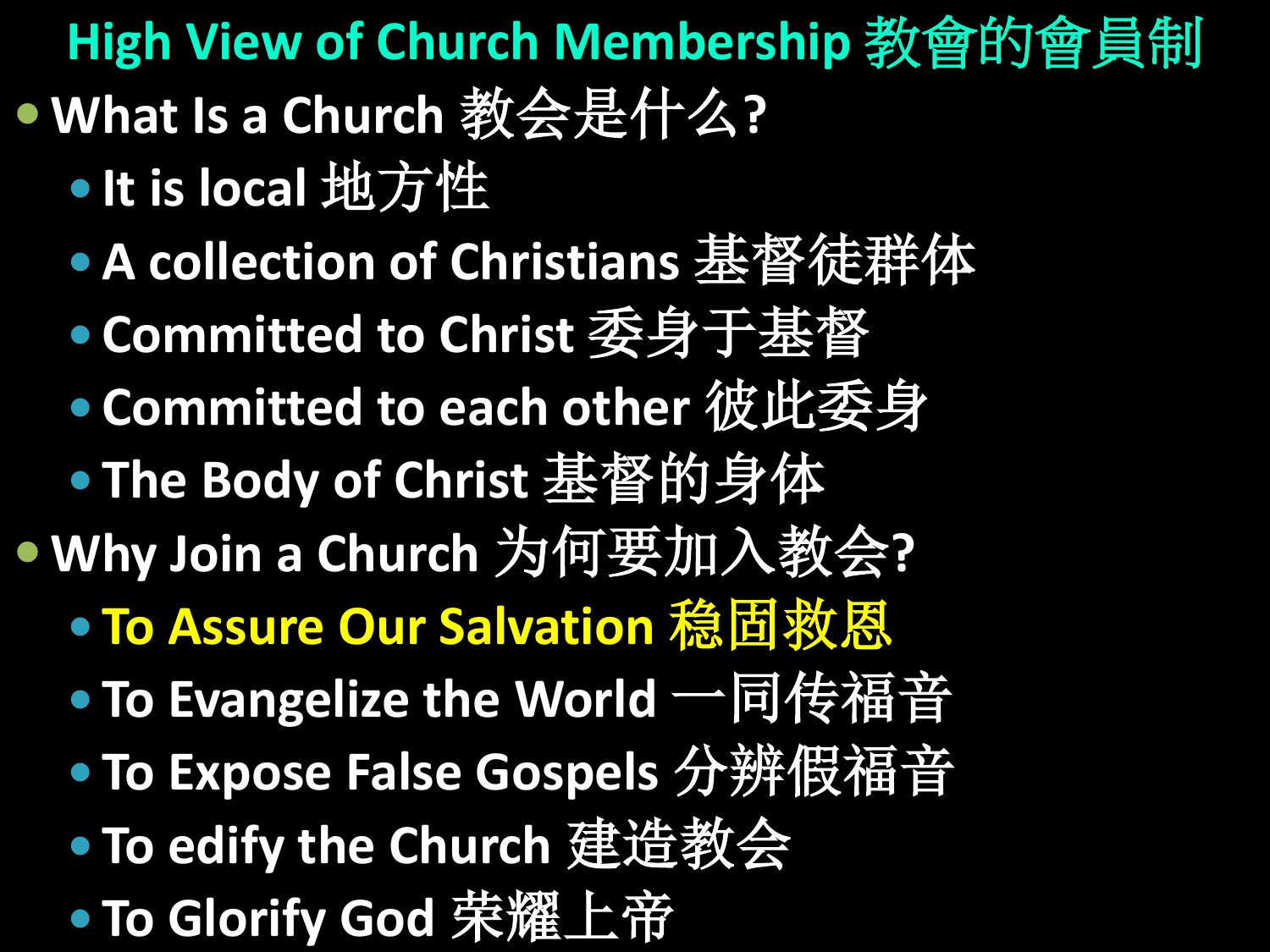### **Church Membership**

- **What Does Church Membership Entail** 会员内容**?**
	- **Baptism** 洗礼
	- **Transfer** 转会
	- **Signing a Statement of Faith** 签信仰宣言
	- **Signing a Church Covenant** 签会员立约书
	- **Church Lifestyle** 会员教会生活表现
		- **Attend Services Regularly** 固定崇拜
		- **Attend Communion Particularly** 固定领圣餐
		- **Attend Members' Meetings Consistently**  固定参加会友大会
		- **Pray regularly** 固定祷告
		- **Give regularly** 固定奉献